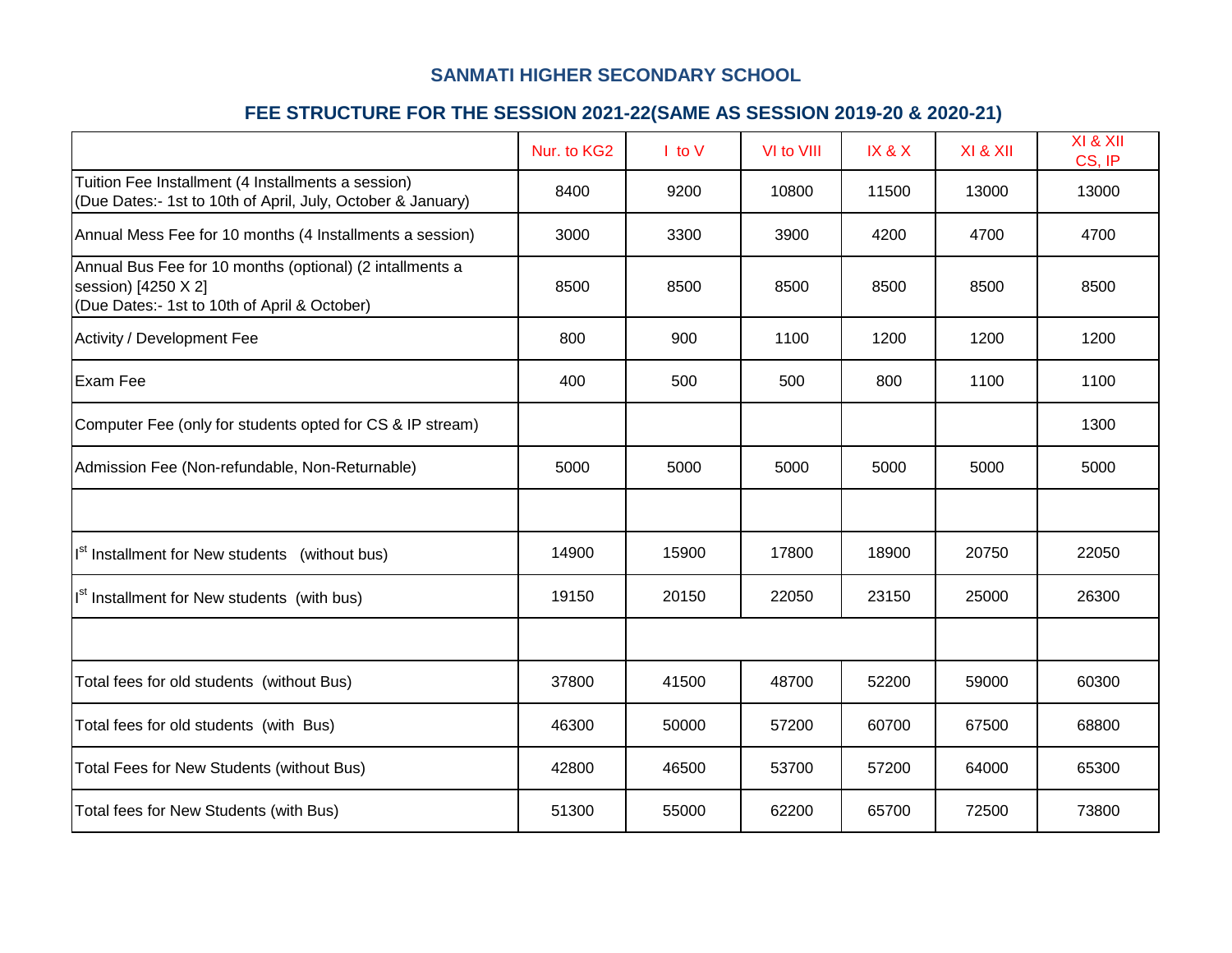## **Important Information (Please pay attention to the following points)**

Fees is to be paid by the Cash / Cheque / Online / Debit or Credit Cards. Cash \ Cheque collection timings 9:00 AM to 2.00 PM. (2nd & 4th Saturday : Bank Holiday) Cheque made in favour of "Sanmati Hr. Sec. School" Please write back side of the cheque : Name of the student / Class / Father's Mobile no. If cheque bounces due to insufficient funds or any other technical reason, Rs.300/- would be charge as cheque return charges and afterwards cheque will not be accepted of concerning parents.

### Online Fees

[You can pay your ward's fee via login to www.sanmatischool.org](http://sanmati.rayninfolabs.com/) (Pay online fees).

Follow the steps given below:

Step 1: Login with User ID (Father's registered Mobile No. in school)

Step 2: You will receive OTP No. After entering OTP, a dialog box will open

Step 3: Select the installment & pay the fee.

After paying the online fee, it will be shown in student's ledger at school software after 48 hours

[After payment of online fee, message received at parents mobil](mailto:2702127sanmati@gmail.com)e from bank should be kept. If any technical problem arise, MTR No. / Issuer Ref No [should be sent at 2702127sanmati@gmail.com, so that we can c](mailto:2702127sanmati@gmail.com)heck the status.

#### Payment schedule of fees

| Installment | Time of Payment |
|-------------|-----------------|
|             | Till 10.04.2021 |
| Ш           | Till 10.07.2021 |
| Ш           | Till 10.10.2021 |
| w           | Till 10.01.2022 |

#### Fees accepted through debit / credit cards also

If payment deducts from the concern debit / credit card holder & success receipt is not generated / is not credited in school's accounts then parents will contact their customer care, number mentioned at back side of the card.

If any student who has not deposited the School fees within last six months, then his/her name will be struck off from the School. After that if he/she wants to continue in the School then he/she should pay Re-admission fees of Rs.5000/-

If any student chooses to drop out in the mid session, then he will be charged according to quarterwise, not monthwise. (For.Ex. If anyone has chosen to drop from school & gives application on 1st of july, then he will be charged full installment to be paid in July.)